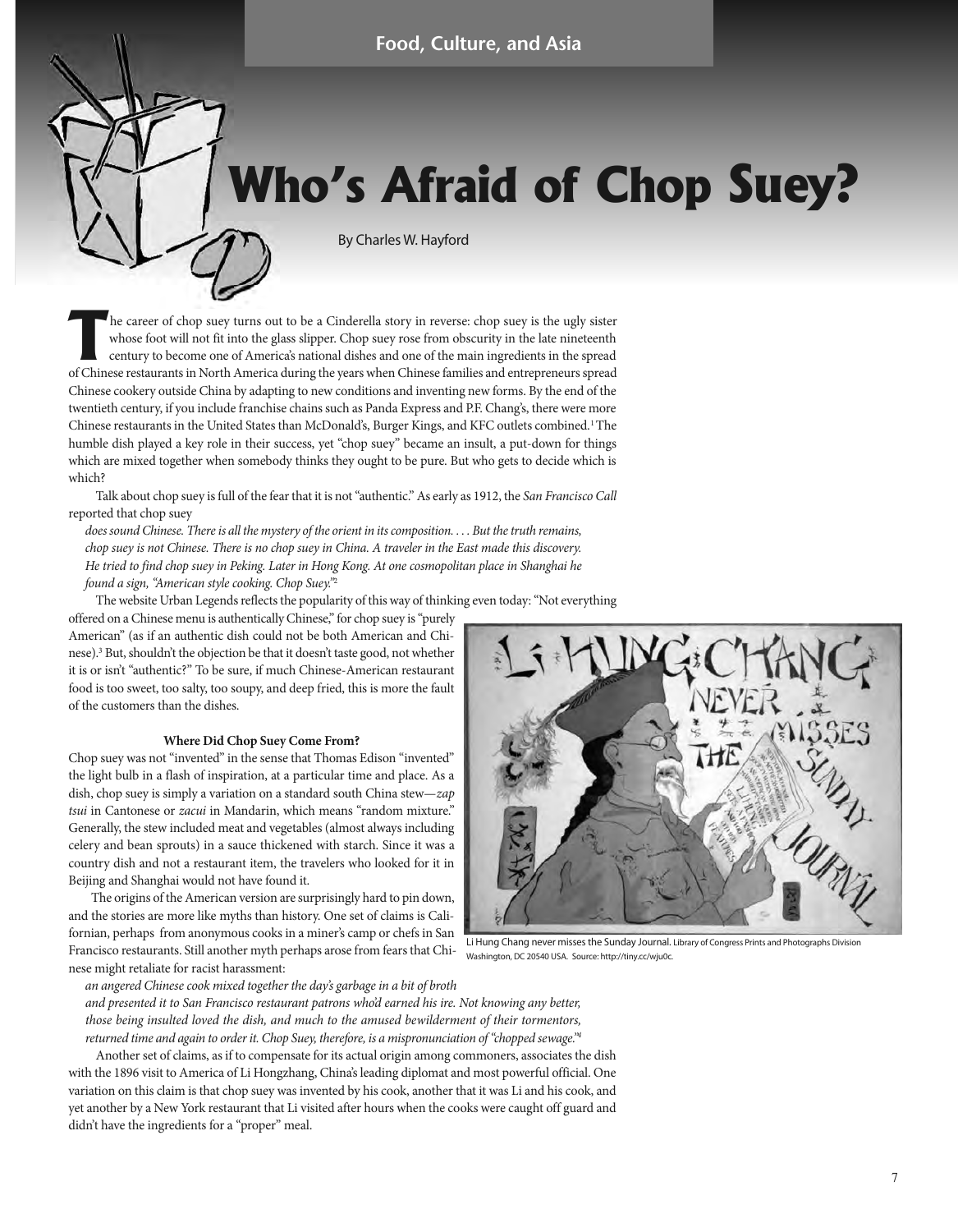**Urban Chinese had eaten in restaurants as early as the Song dynasty. Restaurants were places where you could choose from a menu, not just accept what the host put on the table.**



Left: Entrance to the Chinese Temple and Theater at the 1893 Chicago Columbian Exposition. Source: The University of Chicago Archival Photographic files at http://tiny.cc/t07ov. Credit: Archival Photographic Files, [apf digital item number, apf3-00088], Special Collections Research Center, University of Chicago Library.

It is not strange that chop suey should have no clear time and place of origin since the beginnings of Chinese food in America are mixed. The 1848 Gold Rush brought Chinese workers to California, giving Americans their first direct experience with large numbers of Chinese. Chinese cooks in the mining and railroad camps prepared the quick and cheap food their customers wanted using the materials available—beans, eggs, steak, and coffee. After the American Civil War, California state law forbade Chinese from owning land, while vigilantes and lynch mobs forced Chinese into cities where there were not many ways to earn a living except for laundries and restaurants.

San Francisco also boasted several upscale Chinese restaurants that used fresh produce from local Chinese farmers and fishermen, and they imported other ingredients from China. Their customers were mostly Chinese and a few adventurous white Californians. Affluent white families had Chinese cooks, who were cheaper than their rivals from other ethnic groups and who made better Western meals. Smaller eateries provided cheap food for Chinese workers, sometimes in basements where trestle tables also served for beds after the meal was done, and Chinese ran restaurants in outlying urban neighborhoods or in small towns, just as today, where they calmly served pork chop sandwiches, fried rice, and apple pie.

Western scholars say that the restaurant as a social institution was in-

vented in France following the 1789 Revolution, when the breakup of aristocratic kitchens liberated chefs to meet the demands of the middle class. This is misleading, because urban Chinese had eaten in restaurants as early as the Song dynasty. Restaurants were places where you could choose from a menu, not just accept what the host put on the table, and this act of choice meant you had to appreciate the experience of eating and making conscious decisions. In the nineteenth century, neither the United States nor China had a great many restaurants. American travelers ate at inns, and city people either ate at home or in boarding houses.

In the late nineteenth century, middle class America underwent "a revolution at the table." Large numbers of Americans moved off the farm, lived in cities, and ate out. New "foodways"—styles and habits of cooking and eating—were needed to meet hectic urban schedules. Breakfast, for instance, eventually became a new meal with special foods, and lunch became a meal with new dishes for city office and factory workers who didn't have time for the midday dinner that had been typical on the farm. Some new foods were for recreation, even to be eaten quickly while walking around on the street.

By the 1890s, Americans began to look abroad for these new foods. The 1893 Chicago Columbian Exposition seemed to symbolize that the US was ready for a world role. The Chinese government sponsored a restaurant, though few of the dishes were Chinese. Over the next few years, many new foods were invented or adapted, and many were named as if they came from abroad, with little concern for cultural authenticity. The ice cream cone and ice cream sundae, peanut butter, and the potato chip were American born and raised, but other dishes were presented as somehow foreign, preferably from Europe. Promoters of many of these unfamiliar dishes preferred to explain their origins through myths and colorful yarns rather than through scholarship. Americans wanted to show their success and exceptionalism by attracting the world's best and most edible food: the frankfurter or wiener (changed during World War I for patriotic reasons to "hot dog") and the hamburger were named after European cities. Other dishes invented in America were presented as ethnic: Swiss steak, lobster Americain (which the French wrongly insisted was Armoricain), Belgian waffle, French fries, Russian dressing, cioppino, and vichyssoise showed the way for later arrivals such as pizza, chicken vesuvio, and saganaki.<sup>5</sup>

Americans wanted to eat out, and Chinatown entrepreneurs stepped into the vacuum. Chinese-Americans, legally denied the right to own land, gathered in Chinatowns, and many started restaurants.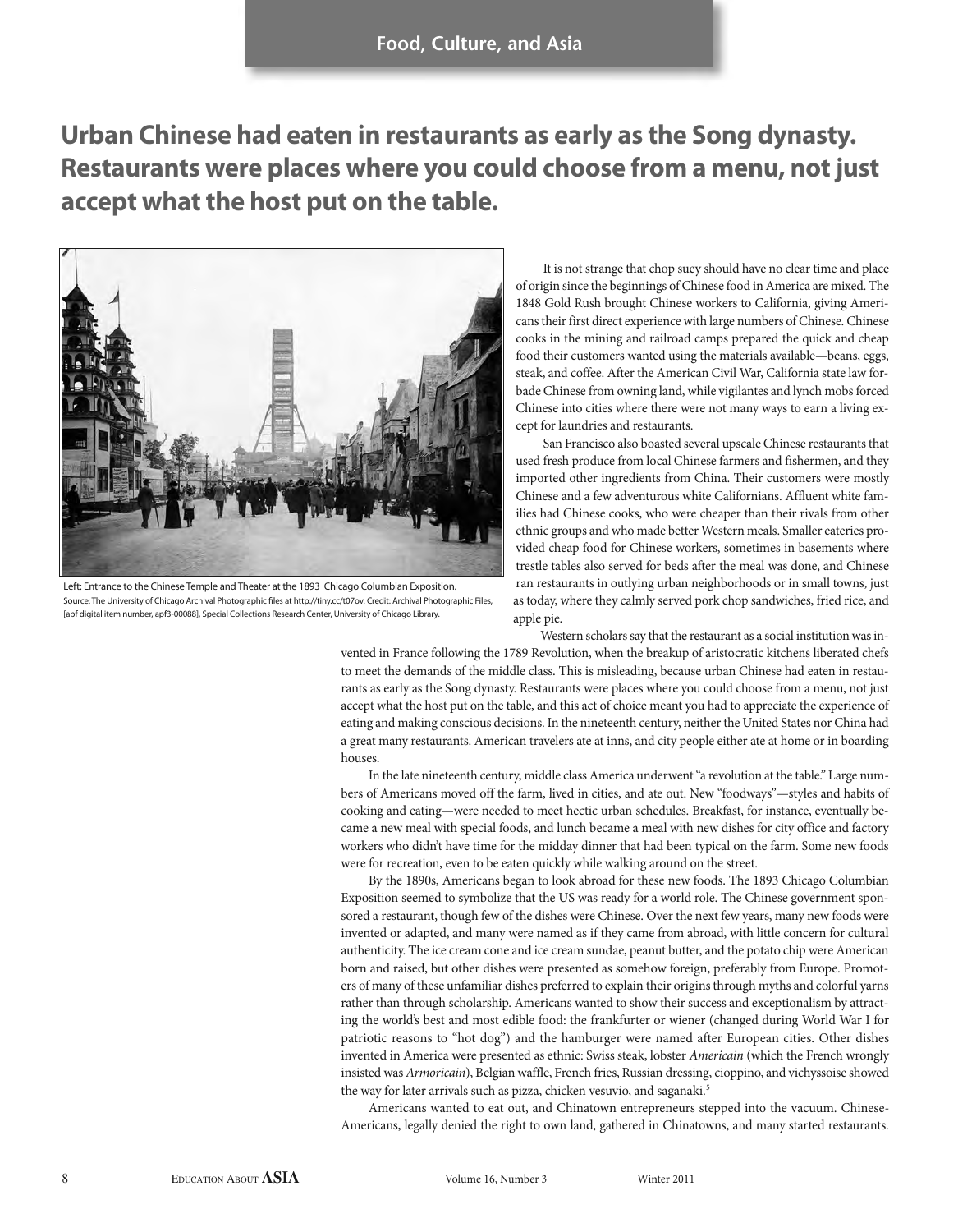

New York Chinatown, April 12, 1910. The Port Arthur tea house at 9 Mott Street in New York's Chinatown. George Grantham Bain Collection. Source: http://tiny.cc/hn7nq.

Their restaurants were independent and competitive but were so interconnected that they could beg, borrow, or steal "best practices." Successful new ideas spread quickly and at low cost. Chinatown leaders formed leagues and chambers of commerce to enforce standards that made their restaurants clean, well decorated, and reasonably priced in order to appeal to families as an affordable luxury.

The restaurants also had to come up with a standardized menu that would reassure their new middle class customers—no dog, snake, internal organs, or chicken feet. They hit the jackpot with chop suey. This dish, which was not so much invented as rebranded, had been there all along, waiting for entrepreneurs who were canny enough to connect the old dish with the new demand. This stew could be produced in large batches by local cooks who had little training, presented as exotic, and sold for a reasonable price. Li Hongzhang had no more to do with it than did hungry Gold Rush miners.

### **The Chop Suey Revolution**

By the turn of the twentieth century, there was what historian Samantha Barbas calls a "chop suey craze." Thousands of white Americans "paraded like zombies" to Chinese restaurants; in New York Chinatown alone there were soon more than one hundred chop suey emporiums. In a few years, factory cafeterias were serving it (sometimes one hundred gallons a day), and by the 1920s, women's magazines printed chop suey recipes for home cooks. Louis Armstrong recorded the popular song "Cornet Chop Suey." Fashionable ladies served it with egg foo young and leechee nuts at their luncheons and mahjong parties. The United States Army cookbook included a recipe, and prison kitchens turned out chop suey by the gallon.<sup>6</sup>

Chop suey had become a national dish, but the nation was the United States, not China. Like ketchup and the soybean—earlier imports from China—chop suey was probably not thought of as coming from an actual place that the popular vision still saw as dirty and dangerous. Chop suey helped to slide



Record label for Cornet Chop Suey by Louis Armstrong. Source: Website of the Chinese in Northwest America Research Committee at http://www.cinarc.org/Chop21.JPG.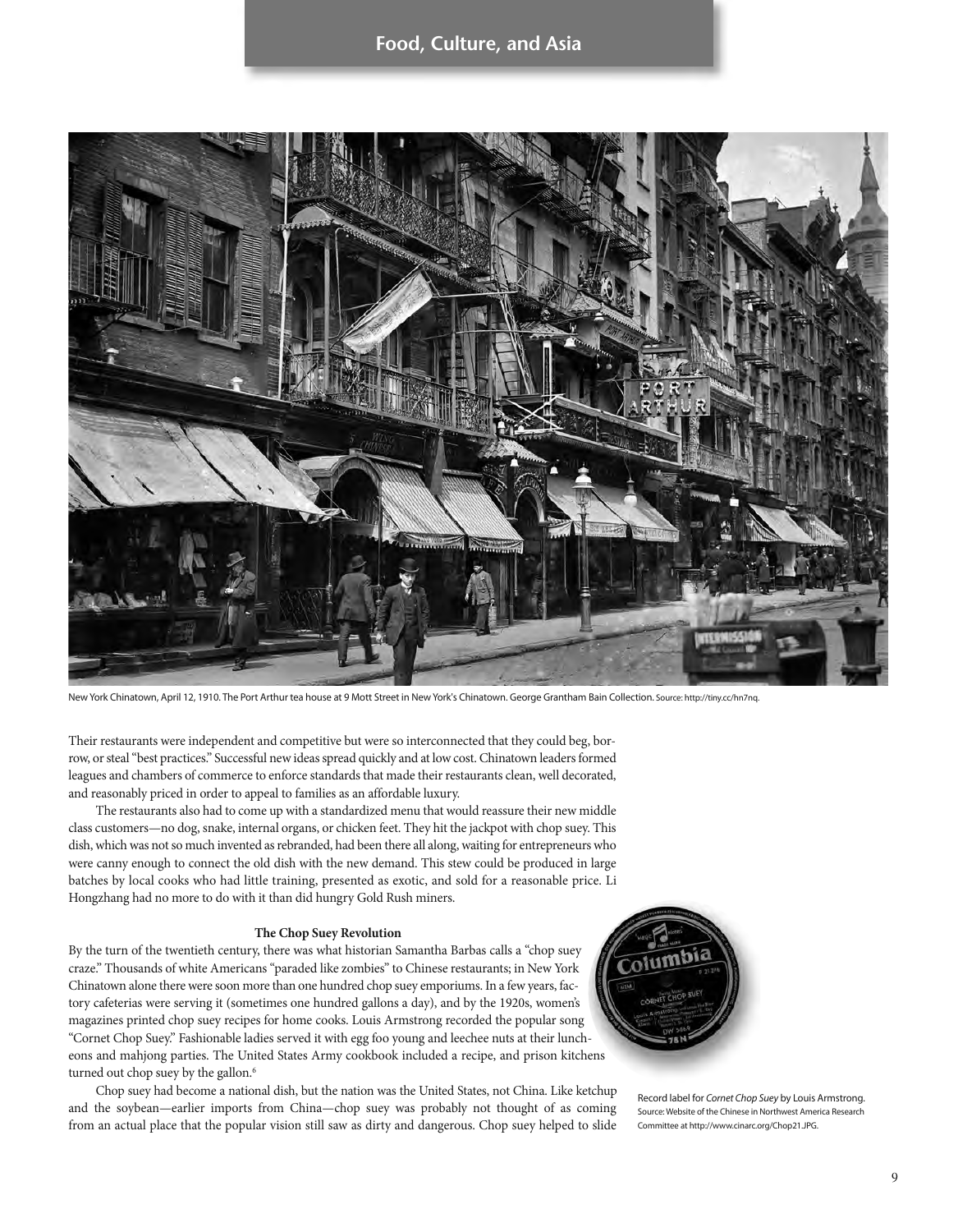### **Food, Culture, and Asia**



Chop suey restaurant on Clark Street, Chicago. c. 1905. Source: Website of the Chinese in Northwest America Research Committee at http://www.cinarc.org/Chop16.JPG.



Postcard of San Francisco Chinatown street. (Courtesy of Charles W. Hayford)

Chinese-Americans into a racial niche, sometimes ludicrously called "Mongol," alongside the smiling black "mammy," the stingy Yankee, the humorously drunken Irishman, and the spaghetti Italian.

Chop suey became most popular in the Midwest where the Chinese-American population was lowest. In 1920, a white graduate of the University of Wisconsin and his Korean-American business partner founded the La Choy Company. The name "La Choy" was an inventive mixture of the French sounding "la" and the Chinese sounding "choy." The company put chop suey in cans with a success that continues to today. In 1932, Trader Vic's restaurant in San Francisco, run by an Italian family, had the further inspiration of proclaiming that Chinese food had nothing to do with China at all and was actually Polynesian. Their crab rangoon, a further masterpiece of misdirection, contained no crab and had no connection to Rangoon but allowed the restaurant to sell many sweet and colorful cocktails with little umbrellas in them.

In the 1920s, Chinese restaurants in San Francisco, Chicago, New York, and other major cities were built in the grand architectural style, developing exotic but tasteful Chinese decorative themes. They also developed a set of dishes that came to be called "Cantonese," though in fact most American Chinese came from Toisan, a county upriver from Canton. This fusion Chinese-American restaurant cuisine adapted south China dishes to create a hit parade whose play list included sweet and sour pork, egg drop soup, chow mein, egg foo yong, moo goo gai pan, won ton soup, and egg rolls.

Throughout their history, these restaurants have been so competitive and close to each other that each successful innovation goes viral. At some point, a now-nameless genius hit upon the idea of splitting the menu into two columns from which the customer chose "one from column A and two from column B." Diners could choose without fear of being surprised. The menu choices included lots of salt and fried stuff and sweet and sour pork galore. Restaurants across the country put up the same Chinese lanterns and painted walls the same shade of red. After the war, somebody noticed little cookies in a Los Angeles Japanese bakery and had the inspiration of fabricating predictions and making up sayings of Confucius to put into them—fortune cookies! Somebody thought of putting hot food into what were once called "oyster pails"— Chinese takeout! Somebody dreamed up the idea of putting food onto a steam table and letting customers serve themselves—Chinese buffet! Somebody started taking orders over the phone and bringing the food to your front door—Chinese delivery!7

What happened to chop suey? Chop suey was snubbed like Cinderella's ugly sisters.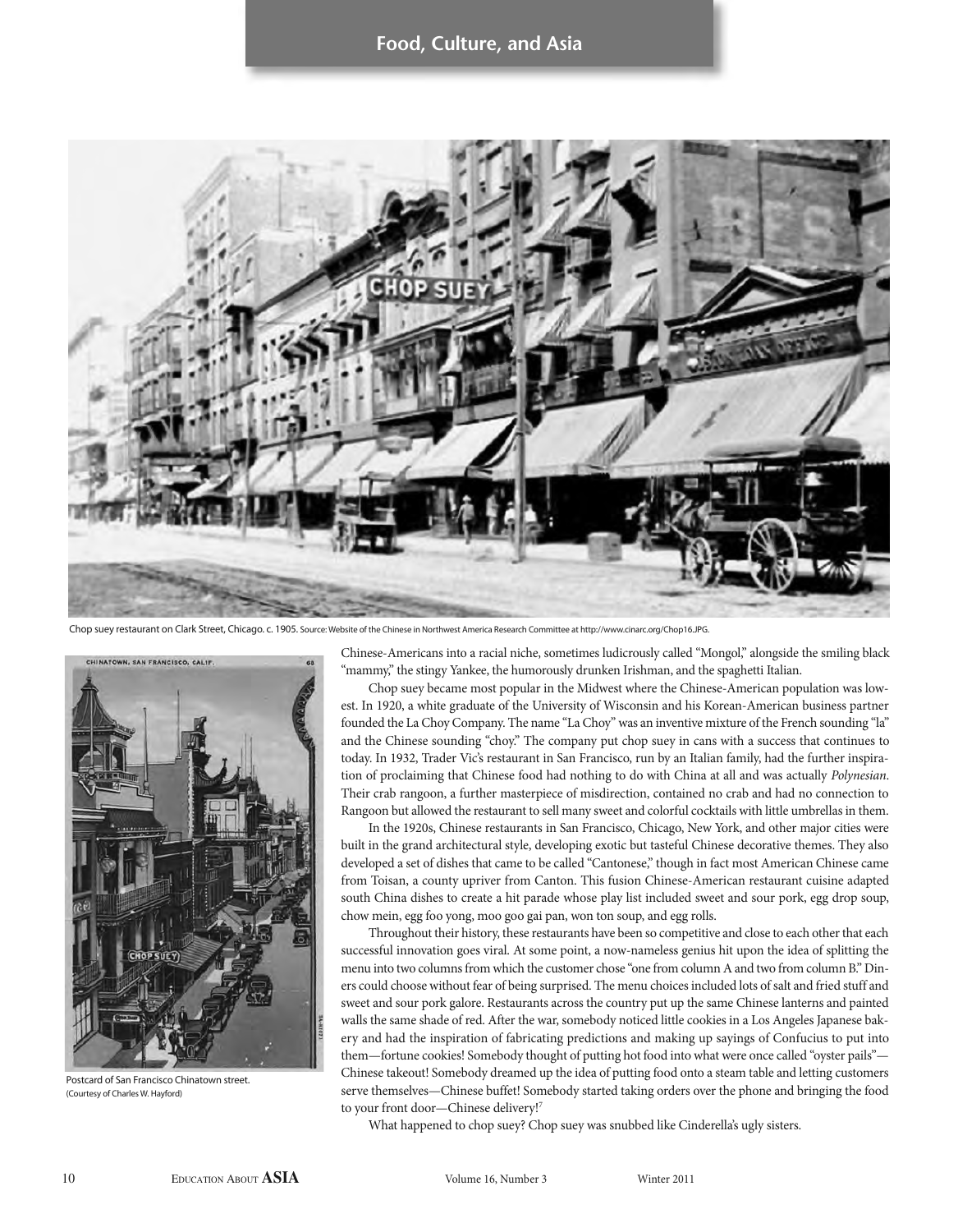## **Chop suey is perfectly authentic—authentic Chinese-American.**

#### **The Fall of Chop Suey**

World War II made China an ally and Chinese culture romantic. Congress repealed the restrictive immigration laws, though it kept the quota for Chinese to a minimum. Liberals like Eleanor Roosevelt and Pearl S. Buck argued that America needed to refute Japanese charges of imperialism and racism by becoming

more fair and open. This cultural internationalism, although strongest in a small group of trendsetters, included an interest in cooking. The first systematic Chinese cookbook came in 1945. Buwei Yang Chao's How to Cook and Eat in Chinese not only invented the terms "stir fry" and "pot stickers" but gave elegant and effective recipes—no chop suey. After the war, the popularity of chop suey led to a loss of glamor. Chop suey was now American, and when authenticity became the test, the shoe no longer fit.

The immigration reforms of 1965 meant that chefs from Hong Kong and Taiwan could come in greater numbers, and an audience of Chinese eaters soon immigrated with them. In 1972, Richard Nixon went to shake hands with Zhou Enlai in Beijing and got chopstick lessons. When the president ate Peking duck, the traditional set of "Cantonese" restaurant dishes went the way of the hoop skirt. The 1975 edition of the most widely used American cookbook, Irma Rombauer's The Joy of Cooking, still retained "Chop Suey or Chow Mein" and commented (somewhat misleadingly)

These vaguely Chinese dishes which can be made with cooked pork, chicken or seafood differ in that Chop Suey is served over steamed rice, and Chow Mein over fried noodles. Both are—like some of the old Chinese porcelain patterns—strictly for export. To get the feeling of true Chinese food, read Mrs. Buwei Chao's delightful How to Cook and Eat in Chinese. The next edition had no chop suey.<sup>8</sup>

Americans once again "paraded like zombies" to Chinese restaurants. They frequently rejected Chinese-American dishes as not "authentic," that is, as American, not Chinese. Just as an interior decorator might offer a suite of furniture whose colors and design would not clash, the web of restaurant owners developed a suite of dishes that once again offered a safe adventure. This group of dishes was labeled "Mandarin Cuisine," a category which does not exist in China but which does reassure us of predictability. A menu where you found hot and sour soup was also sure to list mu shu pork, Old Mrs. Ma's bean curd, and kung pao everything else. These dishes are found in different regional cuisines in China but not grouped together. Other new hits, such as General Tso's chicken and tung ting shrimp were invented in Manhattan. Fair enough. The new suite of food made a lot of people happy and could be good, sometimes very good indeed, especially in areas with a new Chinese population.

But was Mandarin Cuisine any more "authentic" than the Chinese-American classics? To my mind, "authentic" is a dodgy word that creates cultural borders and sometimes polices them to enforce class distinctions. To say simply that chop suey or other dishes are not "authentic" is to assume without discussion that there is some eternal Chinese food and that "Mandarins" should cook it, not Chinese-Americans. In fact, chop suey is perfectly authentic—authentic Chinese-American. Would you rather eat careful sweet and sour pork or thoughtless Peking duck?

Americans are now comfortable enough with cultural mixing to put aside worries about authenticity and to say that American Chinese created another regional Chinese cuisine. There are regional cuisines in China such as Sichuan, Shanghai, Guangdong, and Taiwanese, so why can't there be regional cuisines outside China? The Chinese who emigrated to Southeast Asia mixed Chinese methods with Indian and Malay styles to develop a distinctive regional Chinese style called nonya cooking. Chinese restaurants in Korea date back to the nineteenth century and originally catered only to Chinese but in the twentieth century invented dishes to appeal to Koreans.

And the process isn't limited to Chinese food. The "pizza effect" created a demand for pizza in Italy, which had been common in only a few places before Americans went there and demanded what they thought was "authentic" Italian cooking. British imperialists in South Asia created a distinctive type of Indian cookery that they carried home with them—curry. A realistic British government minister declared a few years ago that the English national dish was chicken tikka masala that was, like chop suey, inspired by the East but made distinctive in the West.<sup>9</sup>

Still, I come to bury chop suey, not to praise it. "Authentic" can be a lazy and distracting word, but it is often a shorthand way of saying that the food was produced by people who know how to cook for



Photo of the historic Far East Chop Suey restaurant in Little Tokyo, Los Angeles. (Photo: David Roberts, 2007) Source: http://tiny.cc/7txzl.